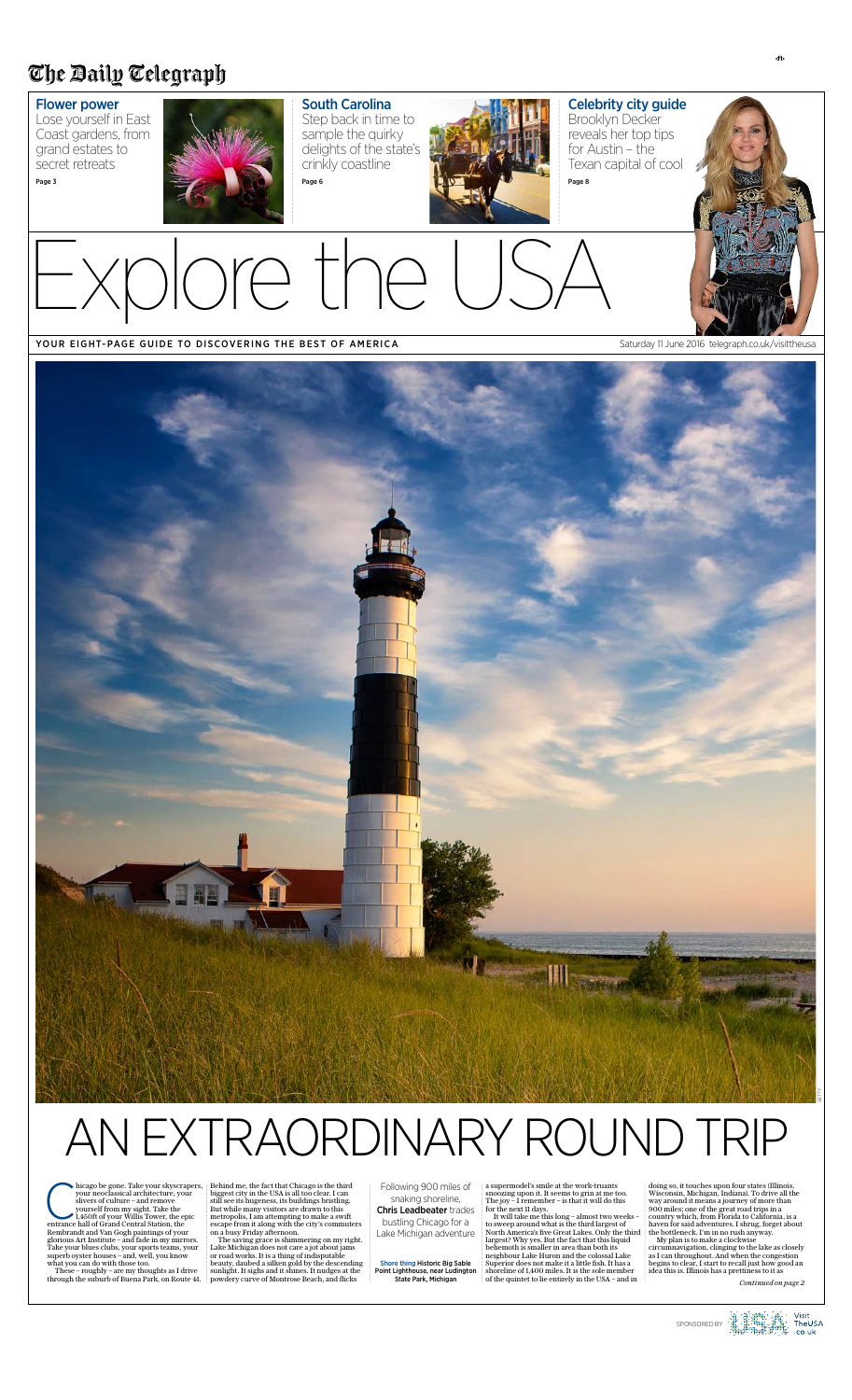## explore the usa THE GREAT **OURDOORS**

cfb

⊲sl>A

For more information, see VisitTheUSA.co.uk or tgr.ph/visittheusa

Just an hour outside vibrant Portland, Rhiannon Edwards discovers award-winning pinot noir and glorious vine-striped scenery

## Four states on the waterfront

Chicago finally recedes – Glencoe and its golf courses, Lake Forest and its waterside homes, Winthrop Harbor and its enormous marina.

The state line which falls directly north of the latter feels like a change of channel. For if Illinois is the TV blockbuster of the Midwest, and Chicago its Saturday-night star, then Wisconsin is its gritty culthit series. At least, it feels this way as I creep on, the lake ever on my right, Highway 32 picking up the waterside baton through Kenosha and Racine – until Milwaukee blocks my path as a rude awakening of lofty flyovers and railroad yards.

Wisconsin's biggest city has a story which, though commonplace in the American narrative – a booming industrial 19th century, a declining 20th, a resurgent 21st – is largely untold beyond its own streets. Tourists are are not a regular part of its tapestry. Yet they should be. The Harley-Davidson Museum on West Canal Street is a gleaming reminder that, while the image of the planet's most famous motorcycle brand is forever tied to the biker gangs of Sixties California, the company was founded in Milwaukee in 1903, and remains its greatest export.

Down on the water, meanwhile, the Milwaukee Art Museum is all style and grace; its white skeletal structure – a clever design which includes "wings" which rise when it is open – is visibly the work of Spanish architect Santiago Calatrava. Within, the collection shelters pieces by Wisconsin native Georgia O'Keeffe, as well as shards by Warhol and Lichtenstein. I retreat to the Iron Horse Hotel, a restored mattress warehouse on West Florida Street, plot an evening on Old World 3rd Street – where beer halls salute the German immigrants who founded the city – and ponder staying for longer.

I will not. Because I know just how many landmarks wait ahead. Green Bay, 120 miles further north, is an American icon – a small city of giant reputation. To explore Lambeau Field stadium and its museum is to touch sporting glory – the community-owned Green Bay Packers still being, with 13 national championships to their name, the most successful team in American Football history; Davids in an era of big-franchise Goliaths.

> n and Huron lock arms, their union crowned by the Mackinac Suspension Bridge,

But what of the Green Bay itself? It is there on my left when I flee the city, north-east this time, onto the Door Peninsula. This 85-mile feather of land tickles Lake Michigan's side in a soft embrace of cherry trees and orchards, farms blanketing the land in furrows of soil, 11 lighthouses dotted on its limestone flanks as a warning to careless ships. A fair precaution. At Whitefish Dunes State Park, on the east side of the peninsula, a wooden board identifies the nearby wreck of the Ocean Wave, a schooner which sank in a storm on 23 September, 1869. And yet, looking across the gentle blue of the lake amid the easy warmth of midday, I find it difficult to imagine that anyone could come to any harm here.

> The temptation to drop anchor comes again. Mackinac Island has long been a centrepiece of this waterworld. But the rest of Michigan is calling – Route 31 a dreamy alternative to I-75, sticking to the east bank of the lake. Together, we go down through the Lower Peninsula – via Petoskey, a scrap of a town where Ernest Hemingway spent childhood

Perhaps the Midwest agrees with me. For when I exit the peninsula, clipping south before turning north, urban life seems to evaporate. After 55 miles on the 41, I am in the hotch-potch Wisconsin outpost of Marinette, where the River Menominee draws a line. The far bank, and the town of Menominee, belong to Michigan. But when I cross the bridge



between the two, I do more than switch one state for another. I enter Michigan's Upper Peninsula – an area so undisturbed that it feels as if someone has pressed a "mute" button.

Michigan is not a place renowned for tranquility. Detroit, its rough-set "Motor City", has long seen to that. But those who dismiss this crucial piece of the Midwest jigsaw as a blur of rust ignore the "UP" – a tranche of backwoods and bear prints which accounts for 29 per cent of the state's solid ground, but only three per cent of its population.

Maybe you have to be brave to live here. With just 45 miles of soil separating Lake Michigan on the peninsula's south side from Lake Superior on its north, there must be a fear that the two bodies of water will rise and annexe the forested refusenik keeping them apart.

There are few signs of habitation as Highway 35 seeps north, the village of Cedar River skulking in

which carries I-75 over the gap; a Golden Gate Bridge for a colder climate. This is my cue to turn south, though only as far as Mackinaw City, where I stow the car at the docks and catch a foot ferry to Mackinac Island. No motorised vehicles have been allowed on this holiday outcrop since 1898 – but with two Great Lakes as my context, I am in no mood to stray. Indeed, I move no further than the veranda of the Geranium Bar at the Grand Hotel – a Victorian dame which opened in 1887 – and watch the sun slip under the bridge with a glass of pinot noir.

|                                                                                                                       | <b>ESSENTIALS</b>                                                                                   |                                                                                                              | the shadow of Escanab<br>State Park an empty ca<br>waves. Ford River offe<br>children running to ho                           |
|-----------------------------------------------------------------------------------------------------------------------|-----------------------------------------------------------------------------------------------------|--------------------------------------------------------------------------------------------------------------|-------------------------------------------------------------------------------------------------------------------------------|
|                                                                                                                       | British Airways (ba.<br>com), Virgin Atlantic<br>(virgin-atlantic.com)<br>and American Airlines     | mam.org; nps.gov/indu<br>theironhorsehotel.com:<br>packers.com                                               | At Rapid River, I turn<br>further from "civilisati<br>advert talks of dog-slee<br>winter is never far awa                     |
| Lakeside sights<br>clockwise from<br>bottom left, the<br><b>Harley-Davidson</b><br><b>Museum in Milwaukee:</b>        | (aa.com) flv direct to<br>Chicago from London<br>Heathrow. AA also flies<br>direct from Manchester. | Choosechicago.com;<br>eniovillinois.com:<br>greatlakesnorthamerica.<br>co.uk; greenbay.com;<br>michigan.org; | the time I pause at Seu<br>the very top of the lake<br>car in 20 minutes.<br>The silence is seduc<br>Interstate 75 - a wide-l |
| the sundial outside the<br><b>Adler Planetarium.</b><br>Chicago; Lake<br>Macatawa inlet,<br><b>Holland State Park</b> | Dartic.edu; grandhotel.<br>com; harley-davidson.<br>com/museum:<br>harborhousegh.com;               | travelwisconsin.com:<br>visitindiana.com:<br>visitmilwaukee.org<br>VisitTheUSA.co.uk                         | from the Canadian bor<br>trucks barging along it<br>But there is an antid<br>where Lakes Michigan<br>union crowned by the     |

the State Forest, JW Wells  $\epsilon$  impground on the lip of the rs a lone orange school bus, puses set back among trees. east onto Route 2 and drift ion". At Ensign, a highway d rides – a memory-jolt that ay in this northern realm. By I Choix Point Lighthouse, at e, I have not passed another

tive, and the first sight of brim beast that cuts south from the canadian border all the way to Miami, t – is a shock. lote – the Straits of Mackinac,

*Continued from page 1* 

## World-class wine in Oregon's pinot noir country

Did you know they make sangria in Portland, Oregon? A full 5,576 miles from southern Spain, in the USA's Pacific Northwest, you can buy Portland Sangria – in a can. And at the very industrial and pared-back counter of Enso Urban winery, where it is made, people do buy it, and it is delicious.

Portland Sangria in a can is in a small way a symbol of everything that is great about Portland. The traditional Spanish drink is given an irreverent, some might say Portlandian, twist. Look beyond sangria, and there's a pattern: this city makes a vast quantity of tasty and desirable food and drinks – but always on its own terms, always slightly differently from anywhere else. With everything in Portland, there's always a nod to the little rebellious details. The city proudly throws itself against tradition, supporting everything new and creative.

And that's really the story of Oregon wine, made from grapes grown in the Willamette Valley, 50 miles south of Portland. The pinot noir made here is world class, but incredibly complex in taste compared to the friendly, fruity wines that put California's Napa Valley to the south on the global wine map, long ago. It makes you think the alternative nature of Oregon is a literal thing – here, even the soil is alternative and produces alternative-tasting wine.

Partly because of its complexity on the palette, and partly because of plain old snobbery, Oregon wine only began to be acknowledged in 1980, after a series of blind tastings of Oregon pinot noir in Burgundy and Paris. The organiser of the Burgundy blind tastings that put this Oregon speciality on the map? Robert Drouhin, a son of a family with more than a century's experience making wines in Burgundy – quite the seal of approval.

Today, you can visit the Drouhin family's Oregon outpost in just under an hour's drive from the city. Domaine Drouhin is a fabulous, French-looking winery, set in 225 acres of rolling vineyards in the Dundee Hills area of the Willamette Valley. It was set up in 1987 by Robert's daughter Véronique, after three seasons spent with other winemaking families from the area – on a plot of land that originally grew Christmas trees.

Standing on the veranda looking out over the grapevines that cover everything over the grap vines time correction their finest produce, it is hard to believe anyone had to fight to convince people to back something so glorious. The sun is hiding behind cool cloud, occasionally peeking through and illuminating row upon row of grapevines, with a touch of mist on the horizon. In summer there's plenty of sun, but even when it is overcast, this is just a lovely place to be.

The lush Willamette Valley, made up of eight American Viticultural Areas (AVAs), has 74 per cent of Oregon's vineyards and makes 88 per cent of Oregon pinot noir, which, along with pears (soon to be added to sangria?), is the state's most famous export. Producers here also make other cool-climate wines including crisp chardonnay that will turn the head of even the most entrenched chardonnay snob (although they may have to be blindfolded to believe it).

So for the wine lover, or even those with a slight interest, the valley is the perfect place for a jaunt out of the city (making sure you have some sort of designated driver, of course). The roads here couldn't be further from the vast sprawling highways associated with the USA, they are closer to the narrow country lanes of rural France. And riding along you can't swing a cork without